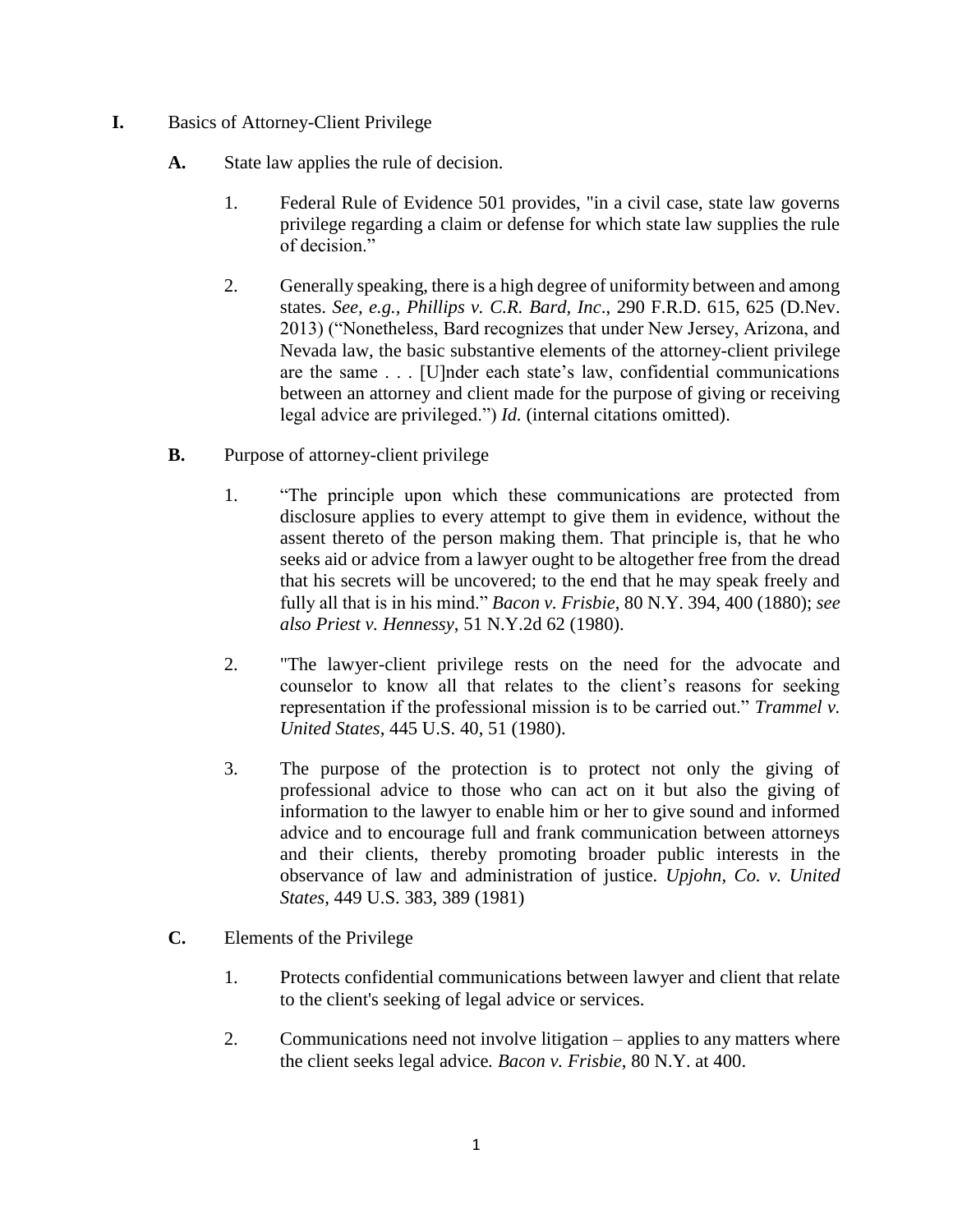- 3. "The privilege applies only if (1) the asserted holder of the privilege is or sought to become a client; (2) the person to whom the communication was made (a) is a member of the bar of a court, or his subordinate and (b) in connection with this communication is acting as a lawyer; (3) the communication relates to a fact of which the attorney was informed (a) by his client (b) without the presence of strangers (c) for the purpose of securing primarily either (i) an opinion on law or (ii) legal services or (iii) assistance in some legal proceeding, and not (d) for the purpose of committing a crime or tort; and (4) the privilege has been (a) claimed and (b) not waived by the client." *U.S. v. United Shoe Machinery Corp*., 89 F.Supp. 357, 358-59 (D. Mass. 1950); *see also People v. Mitchell*, 58 N.Y.2d 368, 373 (1983).
- 4. In the United States, privilege can be asserted as to communications from the client to/from its in-house counsel, provided the other elements of the privilege are met. *U.S. v. United Shoe Machinery Corp*., 89 F.Supp. 357, 360 (D. Mass. 1950).
- 5. "The [attorney-client] privilege applies to communications with attorneys, whether corporate staff counsel or outside counsel." *Rossi v. Blue Cross and Blue Shield of Greater New York*, 73 N.Y.2d 588, 592 (1989).
- 6. Communications relating solely to non-legal business matters are not privileged. *People v. Belge*, 1977, 59 A.D.2d 307, 399 N.Y.S.2d 539 (4th Dep't); *see also U.S. v. United Shoe Machinery Corp*., 89 F.Supp. 357, 359- 60 (D. Mass. 1950) ("Where a communication neither invited nor expressed any legal opinion whatsoever, but involved the mere soliciting or giving of business advice, it is not privileged."); *TVT Records v. Island Def Jam Music Group*, 214 F.R.D. 143, 146 (S.D.N.Y. 2003); *Koumoulis v. Indep. Fin. Mktg. Group*, 295 F.R.D. 28, 48 (E.D.N.Y. 2013).
- 7. The test when the communication involves a mixture of legal and business considerations is whether the legal character of the communication is "predominant." *Rossi v. Blue Cross and Blue Shield of Greater New York*, 73 N.Y.2d 588, 594 (1989); *United States v. Davis*, 131 F.R.D. 391, 401 (S.D.N.Y. 1990); *In re Currency Conversion Fee Antitrust Litig*., 2002 U.S.Dist.LEXIS 21196, at \*5-6 (S.D.N.Y. Nov. 1, 2002).
- 8. Generally, the protection of privilege extends only to communications, not facts. *Upjohn Co. v. United States*, 449 U.S. 383, 395 (1981).
- 9. The mere delivery of a document to the attorney does not make it privileged. *King v. Ashley*, 96 A.D. 143, 146 (1904).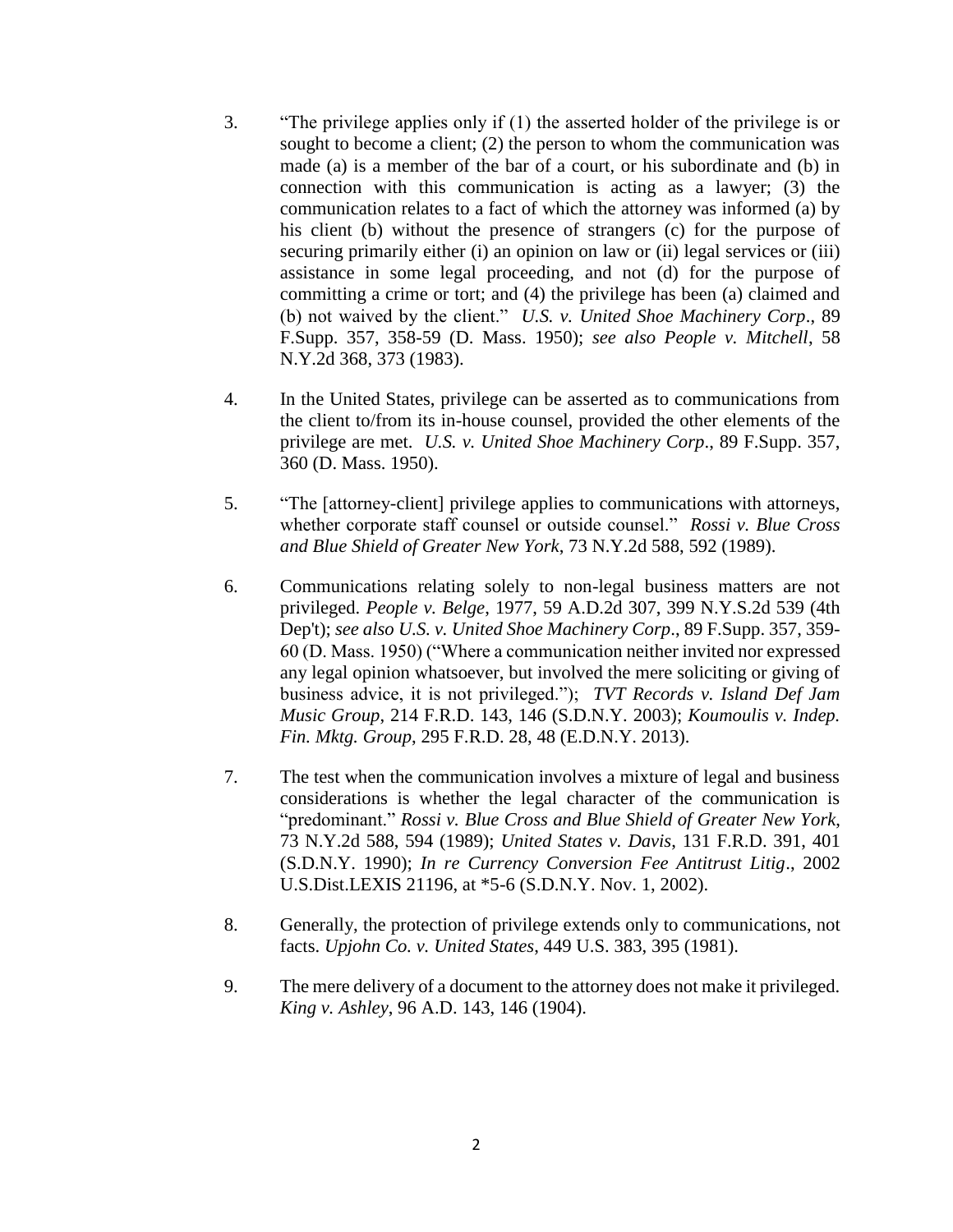## **II.** Work-Product Doctrine

- **A.** The work-product doctrine is a rule of discovery.
- **B.** Codified in FRCP 26(b)(3)(A) and state rules of procedure.
- **C.** Protects materials that are prepared in anticipation of litigation from discovery.
- **D.** Protection for work product can be overcome if:
	- 1. the materials are otherwise discoverable (relevant, not privileged) and
	- 2. the party seeking discovery shows that it (i) has a "substantial need" for the materials and cannot obtain their equivalent without "undue hardship"
	- 3. BUT, even if this showing (substantial need and undue hardship) is made, in ordering discovery, the court "must protect against disclosure of the mental impressions, conclusions, opinions, or legal theories of a party's attorney or other representative concerning the litigation."

## FRCP 26(b)(3)(B)

- **E.** However, "[d]ocuments or portions of documents that qualify as "opinion work product" are 'entitled to virtually absolute protection.'" *United States v. Mount Sinai Hospital*, 185 F.Supp.3d 383, 390 (S.D.N.Y. 2016)
- **III.** Waiver
	- **A.** "At Issue" Doctrine
		- 1. "'At issue' waiver of privilege occurs where a party affirmatively places the subject matter of its own privileged communication at issue in litigation, so that invasion of the privilege is required to determine the validity of a claim or defense of the party asserting the privilege, and application of the privilege would deprive the adversary of vital information." *Deutsche Bank Trust Co. of Americas v. Tri-Links Inv. Trust,* 43 A.D.3d 56, 63-64 (1st Dept. 2007).
			- a. Where a party asserts reliance upon the advice of counsel as an affirmative defense (usually to a claim of bad faith) that party puts the privileged advice "at issue" and "waives the attorney-client privilege with respect to all communications to or from counsel concerning the transactions for which counsel's advice was sought." *Village Bd. of Village of Pleasantville v. Rattner*, 130 A.D.2d 654, 655 (2nd Dept 1987).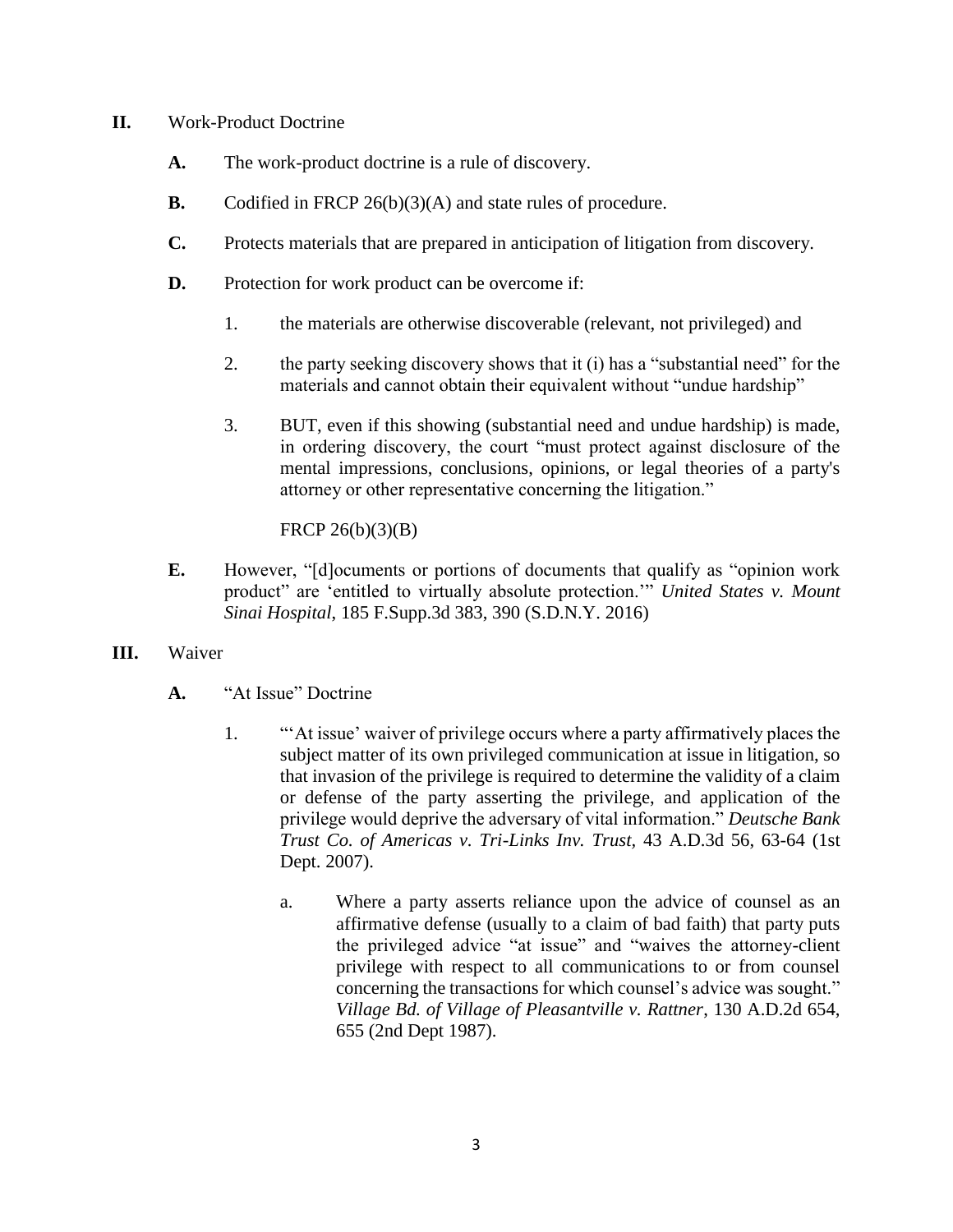- b. A party does not put its privileged communications "at issue" merely by alleging that it was, for instance, not negligent, or that it did not engage in willful misconduct. *See Bank of New York v. River Terrace Associates, LLC*, 23 A.D.3d 308, 311 (1st Dept. 2005); *American Re-Insurance Co. v. U.S. Fidelity & Guar. Co*., 40 A.D.3d 486, 492 (1st Dept. 2007) (Ceding insurer does not put privileged communications at issue merely by alleging that its settlement was reasonable and in good faith, nor are the communications put in issue by reinsurer's contention that a portion of the payment was made in settlement of bad faith claims).
- 2. "[T]hat a privileged communication contains information relevant to issues the parties are litigating does not, without more, place the contents of the privileged communication itself "at issue" in the lawsuit[.]" *Deutsche Bank Trust Co. of Americas v. Tri-Links Inv. Trust*, 43 A.D.3d 56, 64 (1st Dept. 2007); *see also American Re-Insurance Co. v. U.S. Fidelity & Guar. Co*., 40 A.D.3d 486 (1st Dept. 2007) ("The only category of potential materials that is subject to disclosure based on substantial need is trial preparation materials.").
- 3. "Disclosure of the mere fact of a consultation is no basis for a waiver as to the content of that consultation." *AMBAC Indem. Corp. v. Bankers Trust Co*., 151 Misc.2d 334, 341 (NY Supreme NY Cty 1991).
- 4. A cedent does not waive the privilege by seeking coverage under its reinsurance. *AIU Insurance Company v. TIG Insurance Co*., 2008 WL 5062030, \*12-13 (S.D.N.Y. 2008).
- **B.** Disclosure to third parties
	- 1. General rule: "communications between an attorney and a client that are made in the presence of or subsequently disclosed to third parties are not protected by the attorney-client privilege." *Ambac Assur. Corp. v. Countrywide Home Loans, Inc.,* 27 N.Y.3d 616, 620 (2016).
	- 2. Exceptions
		- a. Inadvertent disclosure
		- b. Common Interest
			- (1) "[A]n attorney-client communication that is disclosed to a third party remains privileged if the third party shares a common legal interest with the client who made the communication and the communication is made in furtherance of that common legal interest." *Ambac Assur. Corp. v. Countrywide Home Loans, Inc.,* 27 N.Y.3d 616, 620 (2016).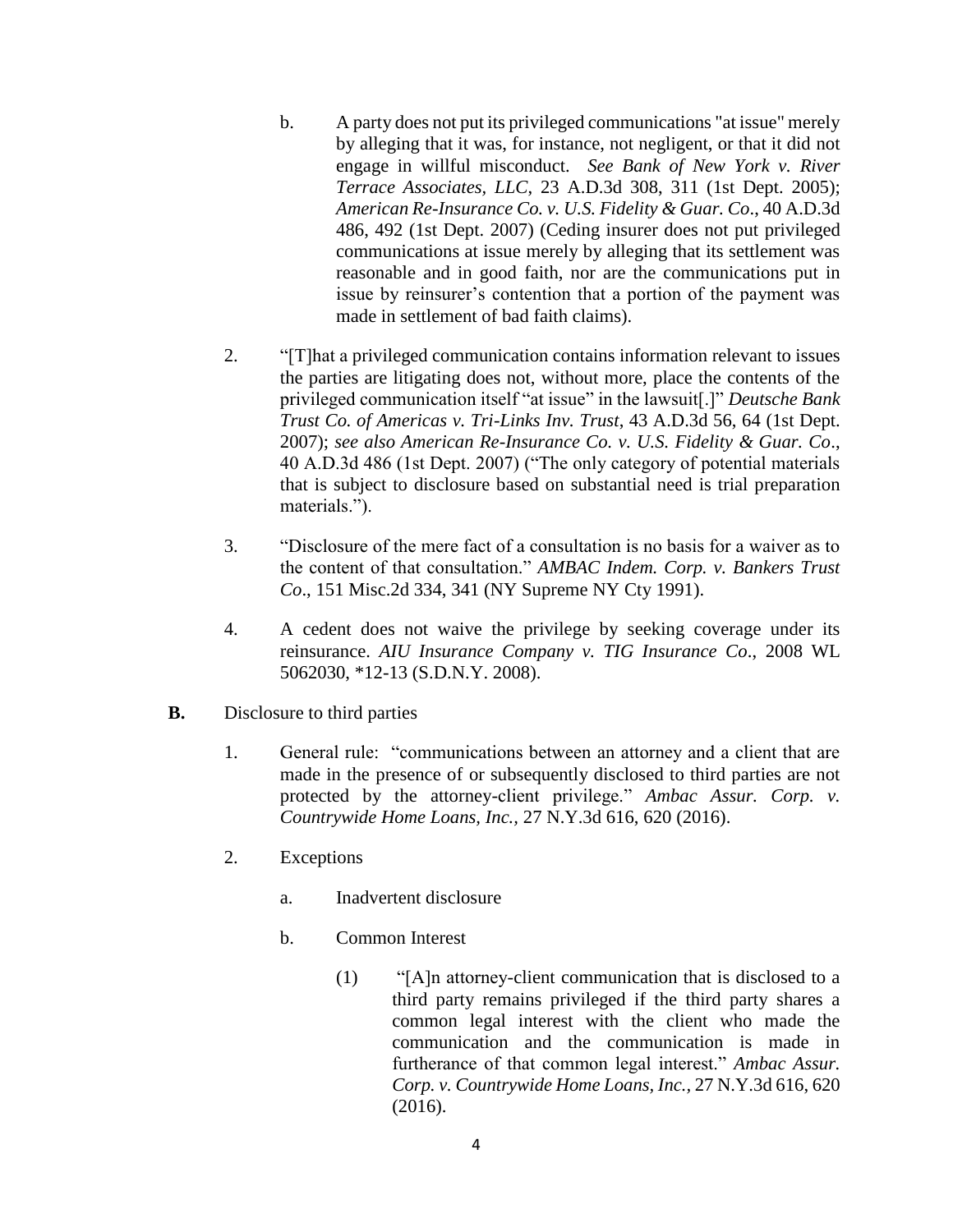- (2) The New York Court of Appeals recently held that the common interest doctrine permits a limited disclosure of confidential communications only to parties who share (i) "a common legal (as opposed to business or commercial) interest" (ii) "in pending or reasonably anticipated litigation." *Ambac Assur. Corp. v Countrywide Home Loans, Inc.,* 27 N.Y. 3d 616, 622 (2016).
- (3) In light of *Ambac* and other courts finding that cedents and reinsurers do not share a common interest, cedents risk waiving the attorney-client privilege by sharing privileged communications with reinsurers. *See, e.g., Mass. Bay Ins. Co. v. Stamm*, 700 N.Y.S.2d 707, 708 (App. Div. 2000) ("the insurers waived any attorney-client privilege with respect to documents transmitted to the reinsurers"); *Progressive Casualty Insurance Co. v. Federal Deposit Insurance Corp,* 49 F. Supp. 3d 545 (N.D. Iowa Oct. 3, 2014) ("Progressive also failed to establish that an agreement between it and its reinsurers established a 'cooperative and common enterprise towards an identical legal strategy.'"); *Bancinsure, Inc. v. McCaffree* (D. Kan. Oct. 4, 2013) (same).
- (4) However, courts grappling with these issues have reached varying results. *See, e..g, ARTRA 524(g) Asbestos Trust v. Transp. Ins. Co.* 2011 U.S.Dist.LEXIS 110272, at \*45 (N.D.Ill. Sep. 28, 2011) (common interest exists in cedent/reinsurer relationship); *Hawker v. Bankinsurance, Inc.,* 2013 WL 6843088 (E.D.Cal. Dec. 27, 2013) (same); *United States v. BDO Seidman*, 492 F.3d 806, 816 (7th Cir. 2007), cert. denied sub. nom *Cuillo v. U.S.,* 522 U.S. 1242 (2008) (no litigation requirement).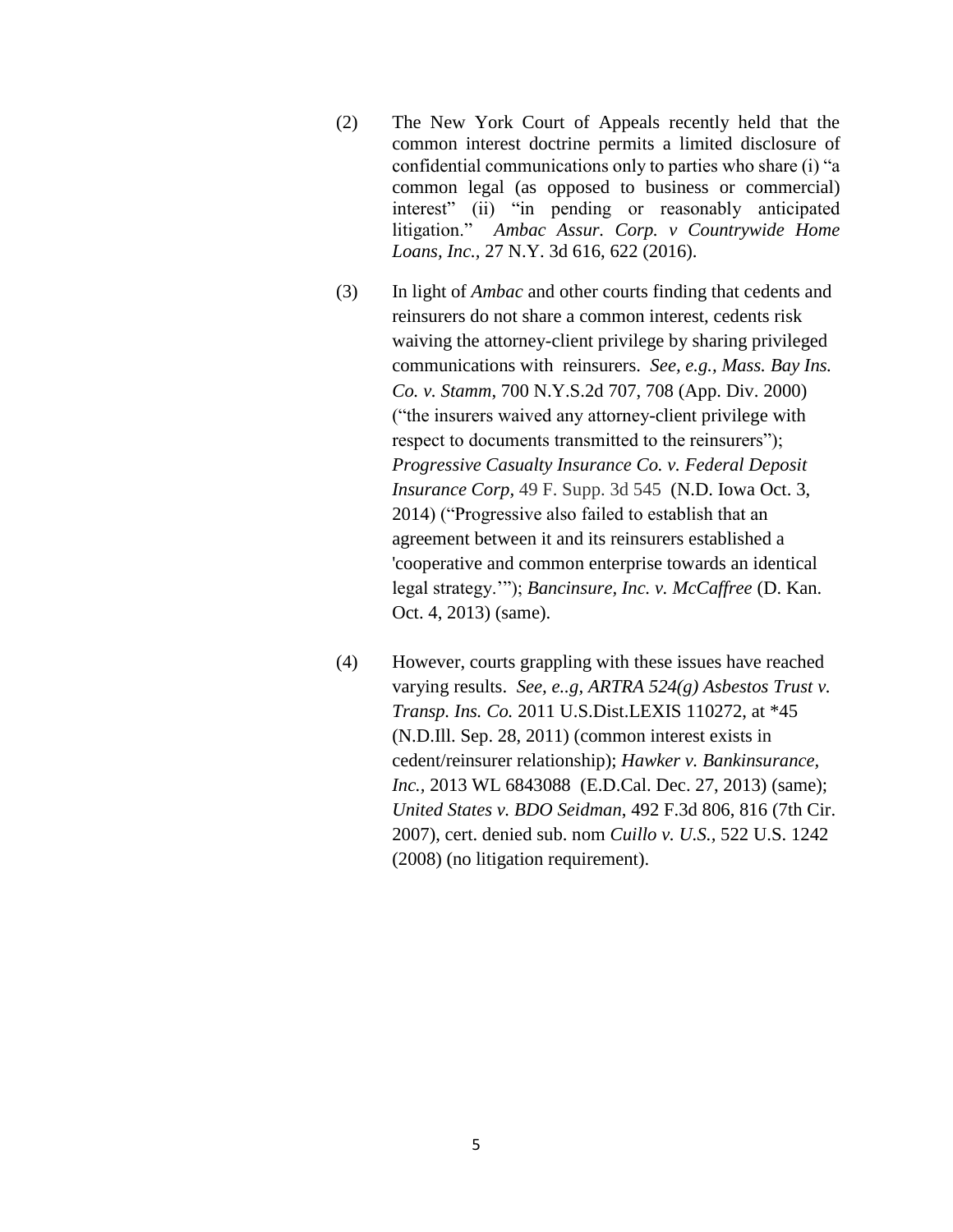(5) Even where there is a common interest, the doctrine does not provide a means for one party to force production of the privileged documents of another. *See, e.g., Am. Re-Insurance Co. v. United States Fid. & Guar. Co.,* 40 A.D.3d 486, 491 (App. Div. 1st Dept. 2007) ("the parties' interests in the present action are indisputably adverse, and the mere fact that they shared an interest in the eventual outcome of the underlying coverage litigation is not sufficient to create a common interest so as to defeat USF & G's claimed privileges.")

## **C.** Audit Rights

- 1. Access to Records and Cooperation Clauses do not require disclosure of privileged communications
	- a. "Access to records provisions in standard reinsurance agreements, no matter how broadly phrased, are not intended to act as a per se waiver of the attorney-client or attorney work product privileges. To hold otherwise would render these privileges meaningless." *Gulf Ins. Co. v. Transatlantic Reinsurance Co*., 13 A.D.3d 278, 279 (1st Dept. 2004).
	- b. "Paragraphs four and five of the arbitration award discuss the access to records arguments, stating in part: 'The Access to Records clause does not grant Respondents access to Petitioners' documents protected by the attorney-client privilege or the work product doctrine (hereinafter "Confidential Material"). Petitioners have sole discretion to determine the extent to which access to and copies of Confidential Material will be provided.'" *Liberty Mut. Ins. Co. v. Nationwide Mut. Ins. Co*. 87 Mass.App.Ct. 1127, fn. 4 (2015) (affirming arbitration award denying access to privileged documents).
	- c. "Although a reinsured may contractually be bound to provide its reinsurer with all documents or information in its possession that may be relevant to the underlying claim adjustment and coverage determination, absent more explicit language, it does not through a cooperation clause give up wholesale its right to preserve the confidentiality of any consultation it may have with its attorney concerning the underlying claim and its coverage determination. Provided that the reinsured has been forthright in making available to its reinsurer all factual knowledge or documentation in its possession relevant to the underlying claim or the handling of that claim, it has satisfied its obligations under the cooperation clause.